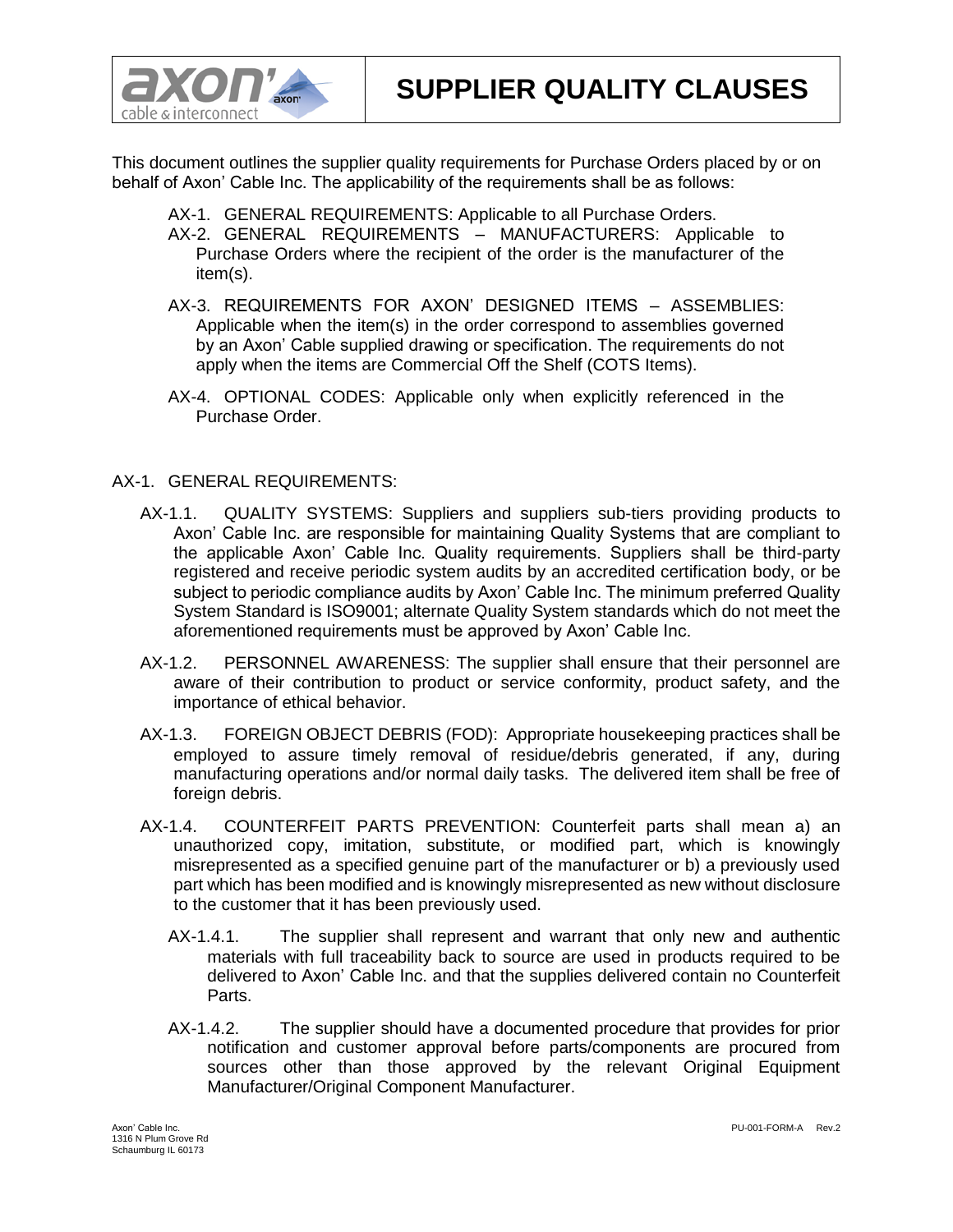

- AX-1.4.3. The supplier shall notify the purchaser as soon as it becomes aware of any counterfeit supplies or suspected counterfeit supplies which arise in relation to any supplies.
- AX-1.4.4. The requirements of this clause shall be flown down to the contractors and suppliers performing under this purchase order on behalf of the Supplier.
- AX-1.5. OBSOLESCENCE MANAGEMENT: The supplier should develop and implement a policy allowing for advanced notification of any obsolescence risk to any parts procured under the order.
- AX-1.6. CONFLICT MINERALS: The supplier and its sub‐suppliers are required to comply with the US Security Exchange Commission (SEC)'s Conflict Minerals Rule, and any other locally applicable laws and regulations. Any direct sourcing by Supplier (or its sub‐ suppliers) of tin, tungsten, tantalum and gold shall only be from conflict-free sources, as defined in the SEC's Conflict Minerals Rule. If applicable, the supplier shall be able to produce a CMRT record upon request.
- AX-1.7. RECORD RETENTION: Unless otherwise specified, records pertaining to the products and services on the Purchase Order shall be retained for a period of not less than 10 years. The supplier shall ensure that Axon' Cable Inc. is notified prior to the disposal of such records.
- AX-1.8. FLOWDOWN OF REQUIREMENTS: The supplier shall ensure that all applicable requirements are flown down to all sub-tiers suppliers that may be used in executing the requirements of the purchase order.
- AX-1.9. CERTIFICATES OF CONFORMANCE: A Certificate of Conformance (C of C) shall be provided with each shipment. The C of C can be a separate document, or it can be included as part of the shipping declaration/packing slip text. The following elements shall be present in the Certificate of Conformance:
	- Manufacturer part number
	- Axon' Cable Inc. part number and, as applicable, part revision
	- Standards or specifications applicable
	- Purchase order number
	- Quantity
	- Traceability information, including at least one of the following: date code, inspection lot number, or batch number.
	- Manufacturer name
	- Statement that the parts conform to the requirements
	- Signature by quality representative or authorized company official
	- Date of issue
	- Shelf-life expiration date (for shelf-life limited materials)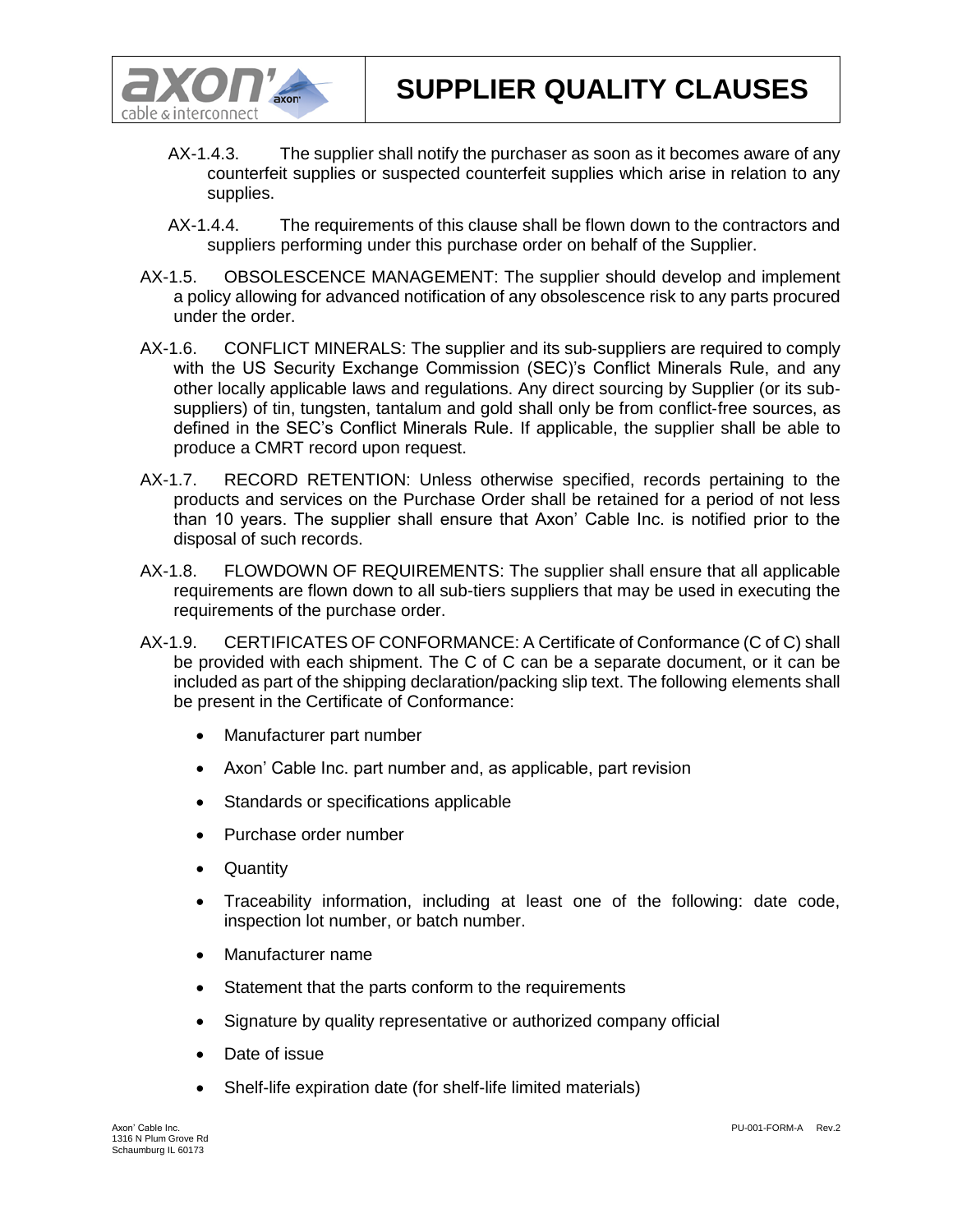

- Serial numbers (if applicable)
- MRB or Waiver number (for accepted deviations)
- AX-1.10. SAFETY DATA SHEETS: The supplier shall provide current Safety Data Sheets for any chemicals listed on the purchase order.
- AX-1.11. EXPORT COMPLIANCE: For designs subject to ITAR/EAR regulations, the suppliers shall implement and maintain an appropriate Export Compliance Program. Evidence of compliance may be requested before the transmission of any information subject to ITAR/EAR regulations. Orders containing items may be designated with the clause AX-4.13.
- AX-1.12. NONCONFORMING MATERIAL DISCOVERED AFTER SHIPMENT: The Supplier shall promptly notify Axon' Cable Inc. when nonconforming product has been shipped. The notification shall include part numbers, design activity, traceability (lot, serial, and manufacturer numbers), ship dates, quantities, and a description of the nonconformance. This applies to any nonconformance that departs from drawing, specifications, or purchase order requirements.
- AX-1.13. ORDER OF PRECEDENCE: Requirements flown down to the supplier by Axon' Cable Inc. originating from any of its customers shall take precedence over the requirements listed herein. The requirements on this document represent the baseline requirement requested from suppliers; additional requirements may be communicated and addressed before the release of the purchase order. When conflicts between the requirements exist, the following order of precedence shall take place:
	- Any drawing, design data or requirement identified as indicated by a customer of Axon' Inc.
	- The drawing, design data, or any other approved concession or waiver.
	- The requirements of the purchase order.
	- The requirements indicated in this document.
- AX-1.14. SHELF LIFE: Items with limited shelf life shall have at least 50% of their shelf life remaining upon receipt, but not less than 6 months.
- AX-1.15. ENVIRONMENTAL COMPLIANCE: The supplier shall advice if any items supplied are not fully compliant to REACH, RoHS, and/or California proposition 65, by confirming the nature of the substance involved and its concentration levels found within the affected product.
- AX-1.16. REJECTED ITEMS: All materials rejected by Axon' Cable Inc. and subsequently resubmitted shall be adequately identified as reworked or resubmitted and include all originally required inspection documentation.
- AX-1.17. ESD SENSITIVE DEVICES: The supplier shall observe ESD precautions while manufacturing, processing, handling and/or packaging deliverable product for shipment to prevent static damage to the product. Deliverable products subject to ESD controls shall be encased in approved ESD material in accordance with MIL-STD-1686 (or equivalent) during shipment, and the exterior container of each item shall be prominently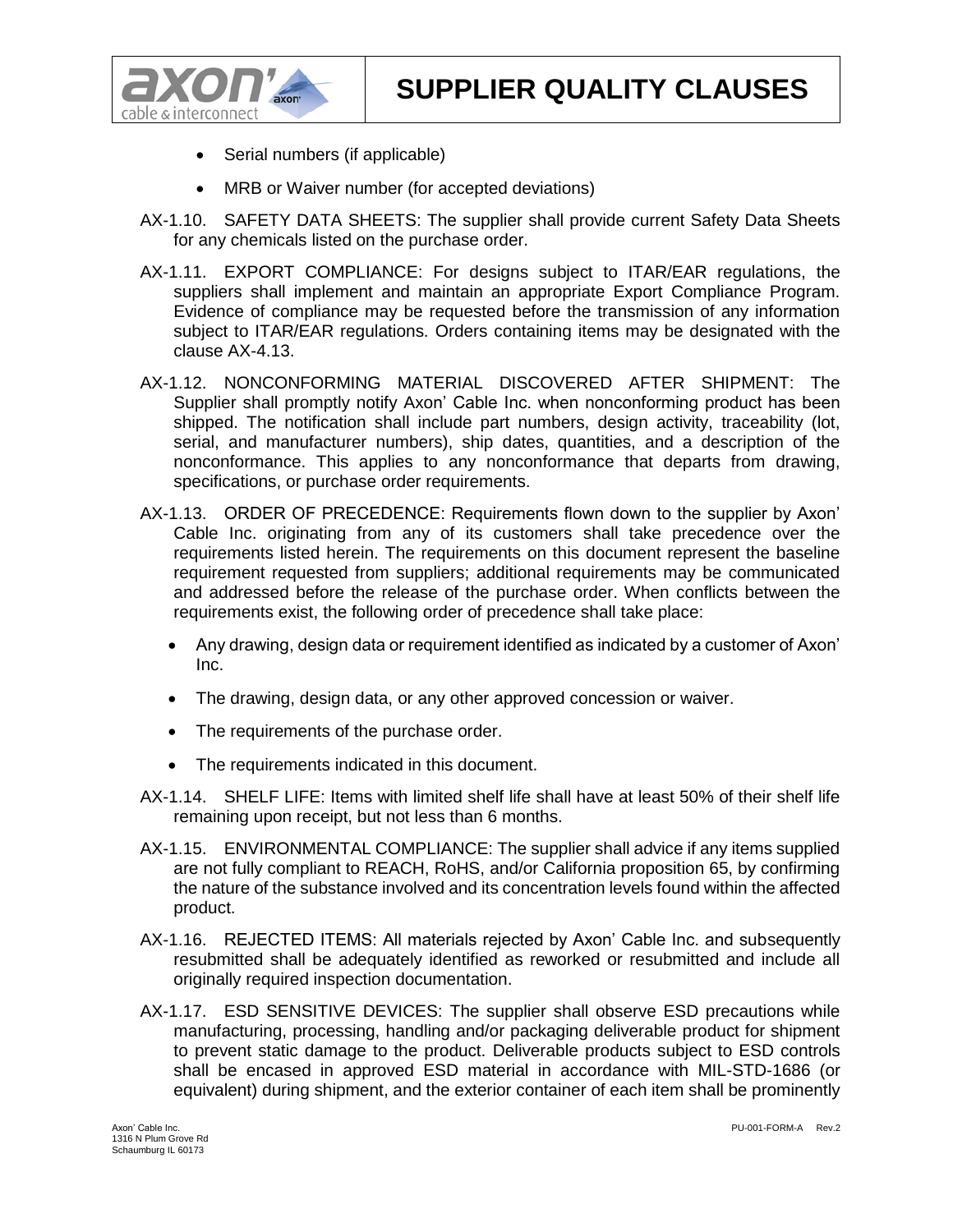

**SUPPLIER QUALITY CLAUSES**

marked as containing electrostatic discharge sensitive material. This clause is only applicable to items identified by either the supplier or Axon' Cable Inc. as ESD sensitive.

- AX-1.18. RESTRICTION ON THE USE OF LDPE POLYETHYLENE: Use of LDPE polyethylene bags (commonly known as "Pink Poly Bags") as the primary protective packaging is prohibited.
- AX-2. GENERAL REQUIREMENTS MANUFACTURERS
	- AX-2.1. RIGHT OF ACCESS: Axon' Cable Inc. reserves the right of access to any manufacturing facilities and records related to the purchase order, by its representatives, customers, and applicable regulatory authorities.
	- AX-2.2. CALIBRATION SYSTEM: Suppliers shall maintain a documented calibration system. All gauges, equipment, and other test devices used for process acceptance or in-process control shall be calibrated on a predetermined periodic schedule, to a traceable national standard.
	- AX-2.3. CONTROL OF SUB-SUPPLIERS: Suppliers shall control the selection, evaluation, and management of sub-tier suppliers.
	- AX-2.4. SPECIAL PROCESSES: Special Processes are any process for production and service provision where the results cannot be verified by subsequent monitoring or measurement, and as a consequence, deficiencies become apparent only after the product is in use or the service has been delivered. Suppliers and sub-tier suppliers of special processes may require additional approval by Axon' Cable Inc. Suppliers shall be able to produce, upon request, a Certificate of Conformance to the required specifications for any special process performed by either the supplier or any of its sub-tier suppliers. Certificates of Conformance for Special Processes shall include process name, applicable specification, revision in effect, type, class, grade, and name of the special process supplier.
	- AX-2.5. INDUSTRY SPECIFICATIONS: References to established national or industry specifications shall refer to the latest revision of the published standard. References to cancelled standards or specifications shall be reviewed on a case-by-case basis.
	- AX-2.6. MATERIALS SUPPLIED BY AXON' CABLE INC: The supplier shall maintain a procedure for the appropriate identification and preservation of materials supplied by Axon' Cable Inc. Only applicable when Axon' Cable Inc. supplies materials.
	- AX-2.7. MRB AUTHORITY: The supplier shall not exercise Material Review authority without written approval by Axon' Cable Inc. for articles in which Axon' Cable Inc. holds design authority. Axon' Cable Inc. reserves the right to reject the decision of the supplier Material Review Board (MRB). Under no circumstances shall the supplier disposition an article as use-as-is or repair without written approval by Axon' Cable Inc.

Note: for the purposes of this document, the term "repair" refers to the act of restoring functional capability of a defective article in a manner that precludes compliance with applicable drawings or specifications.

AX-2.8. CORRECTIVE ACTIONS: A Supplier Corrective Action Request (SCAR) may be issued if nonconforming material is received. The SCAR must include a containment action, a root cause, and a corrective action response.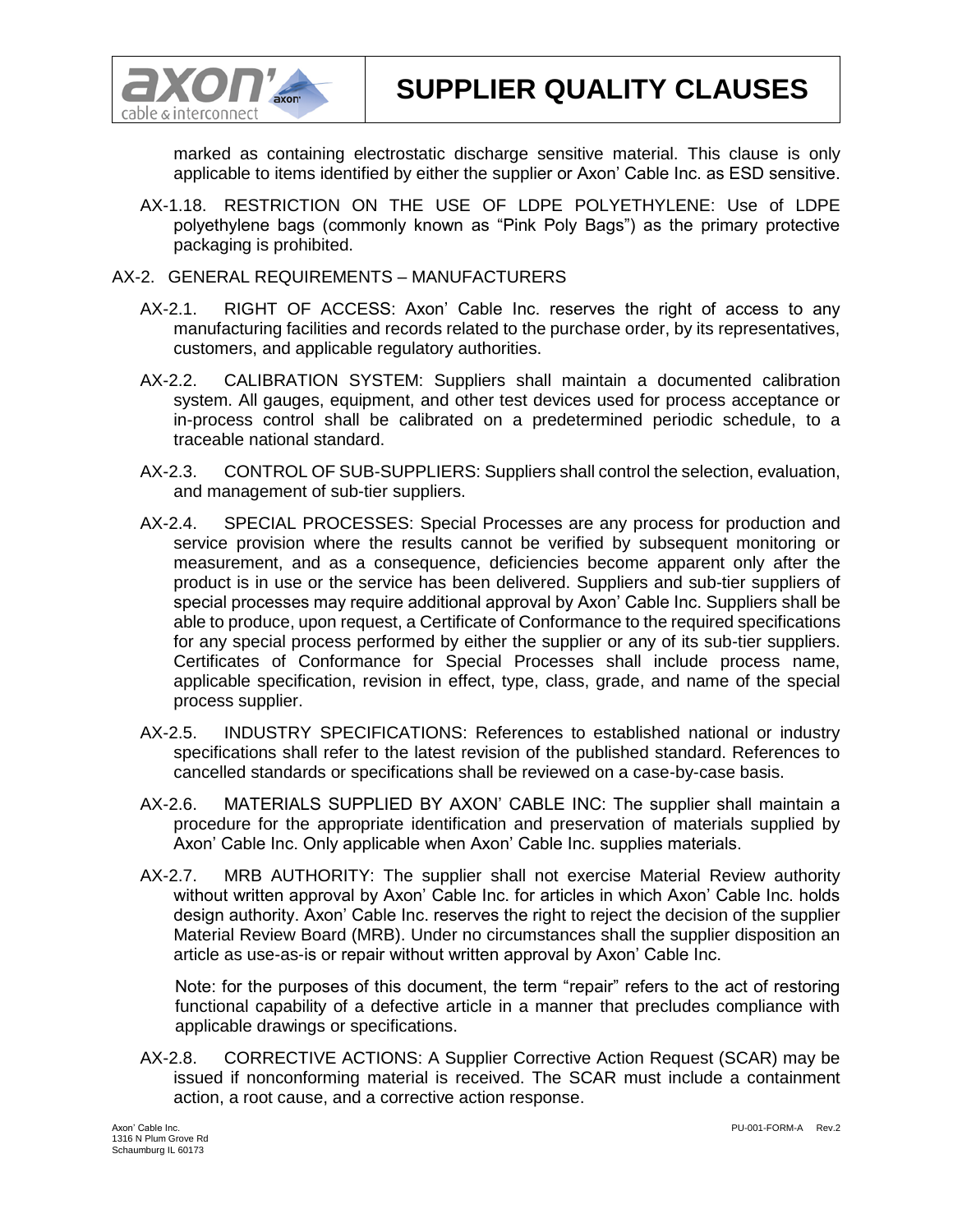

## AX-3. REQUIREMENTS FOR AXON' DESIGNED ITEMS - ASSEMBLIES

- AX-3.1. CONFIGURATION: The supplier shall not ship a part manufactured to a revision level other than specified on the purchase order, without the written consent of Axon' Cable Inc. This requirement shall only apply when the revision level is indicated in the Purchase Order.
- AX-3.2. CONTROL OF CHANGES: There shall be no changes in design, material, manufacturing location, manufacturing equipment, production processes testing methods, unless authorized in writing by Axon' Cable Inc. This level of control shall be flown down to any sub-tiers responsible for any process pertaining to the finished goods. Changes to Commercial Off the Shelf (COTS) parts, and parts where the supplier has design authority require notification of the changes to Axon' Cable Inc., but not a written approval.
- AX-3.3. DEVIATIONS: Any deviation from specifications, drawings, designs, production processes, or testing methods shall only be accepted with the issue of a signed waiver by Axon' Cable Inc. Suppliers may utilize their own formats to request deviations.
- AX-3.4. FIRST ARTICLE INSPECTION: When requested by Axon' Cable Inc., First Article Inspection Reports (FAIR) shall be completed according to the requirements of AS9102, latest revision. When Axon' Cable Inc. provides drawings or other technical specifications, the FAIR shall be completed referencing the provided documentation. Manufacturer's drawings and technical information shall only be used for the FAIR when Axon' Cable Inc. doesn't provide them.
- AX-3.5. RAW MATERIAL TRACEABILITY: The supplier shall maintain traceability of all raw materials used to produce or manufacture the items furnished under this purchase order. When supplier utilizes test reports or certificates to accept supplier purchased raw materials the reports shall be checked 100% against the supplier's requirements and applicable specifications.

Test reports or certificates shall state that the lot of material furnished has been tested, inspected, and found to be in compliance with the applicable material specifications. The report shall list the specifications, including revision numbers or letters, to which the material has been tested and/or inspected and the identification of the material lot, batch, or heat to which it applies.

Axon' Cable Inc. retains the right to request raw material certifications at any point during the record retention period. Specific terms regarding the cost and delivery schedules for raw material certifications shall be negotiated in good faith between the supplier and Axon' Cable Inc. This requirement is not applicable to Commercial Off the Shelf (COTS) items, unless explicitly requested.

AX-3.6. COMPONENT TRACEABILITY (LOT): The Supplier of any component assembly shall be able to, upon request, provide a list of all the components utilized, as well as the corresponding lot/date code. Traceability to each individual item within the same lot, date code, or production batch is not required. Non-critical parts such as standard commercial hardware are exempt from this requirement.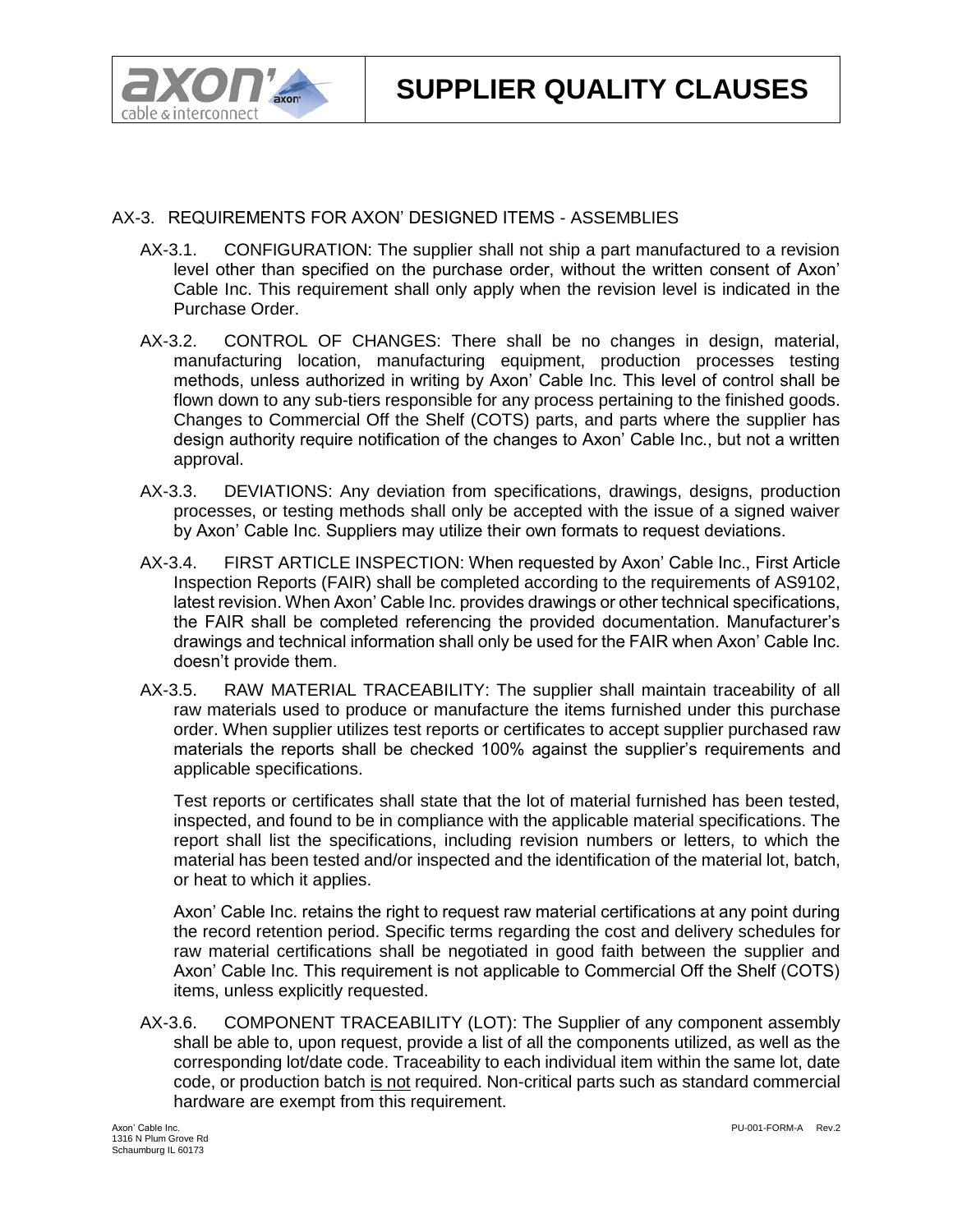

## AX-4. OPTIONAL CODES

- AX-4.1. AGE CONTROL: The date codes of all components covered by the purchase order shall not be older than 5 years at the time of delivery.
- AX-4.2. PROHIBITED MATERIALS: The use of the following materials shall be prohibited.
	- 4.2.1.1. Pure Tin: The use of pure tin is prohibited. Tin content used in connector materials shall not exceed 97 percent, by mass.
	- 4.2.1.2. Others, as specified in the Purchase Order.
- AX-4.3. INSPECTION DATA: The supplier shall include inspection data that objectively demonstrates conformance to the design characteristics of the items procured under this purchase order, as indicated in the procurement engineering documentation. Objective data may include, as applicable, dimensional reports, metrology reports, electrical test reports, etcetera.
- AX-4.4. 100% INSPECTION: All items in this Purchase Order shall be inspected 100% for all the drawing requirements. The supplier shall retain records of the inspection results, which shall be made available upon request.
- AX-4.5. RAW MATERIAL CERTIFICATION: The supplier shall submit a copy of each raw material manufacturer's test report (e.g., mill test report), that states that the lot of material furnished has been tested, inspected, and found to be in compliance with the applicable material specifications. The test report shall list the specifications, including revision numbers or letters, to which the material has been tested and/or inspected and the identification of the material lot, batch, or heat to which it applies.
- AX-4.6. SPECIAL PROCESS CERTIFICATION: The supplier shall submit a copy of each special process performed. Certificates of Conformance for Special Processes shall include process name, applicable specification, revision in effect, type, class, grade, and name of the special process supplier.
- AX-4.7. SINGLE LOT REQUIREMENT: All articles from each line item shall be from the same inspection lot and date code of manufacture.
- AX-4.8. SINGLE RAW MATERIAL LOT: All articles from each line item shall be manufactured using raw materials from a single lot or heat number.
- AX-4.9. SERIALIZATION: All items in this purchase order shall be serialized using best commercial practices.
- AX-4.10. COMPONENT TRACEABILITY (ITEM): The Supplier of any component assembly shall be able to, upon request, provide a list of all the components utilized, as well as the corresponding lot/date code. Traceability to each individual item within the same lot, date code, or production batch is required.
- AX-4.11. RoHS/REACH: The supplier shall state the RoHS/REACH compliance status of each item (specify):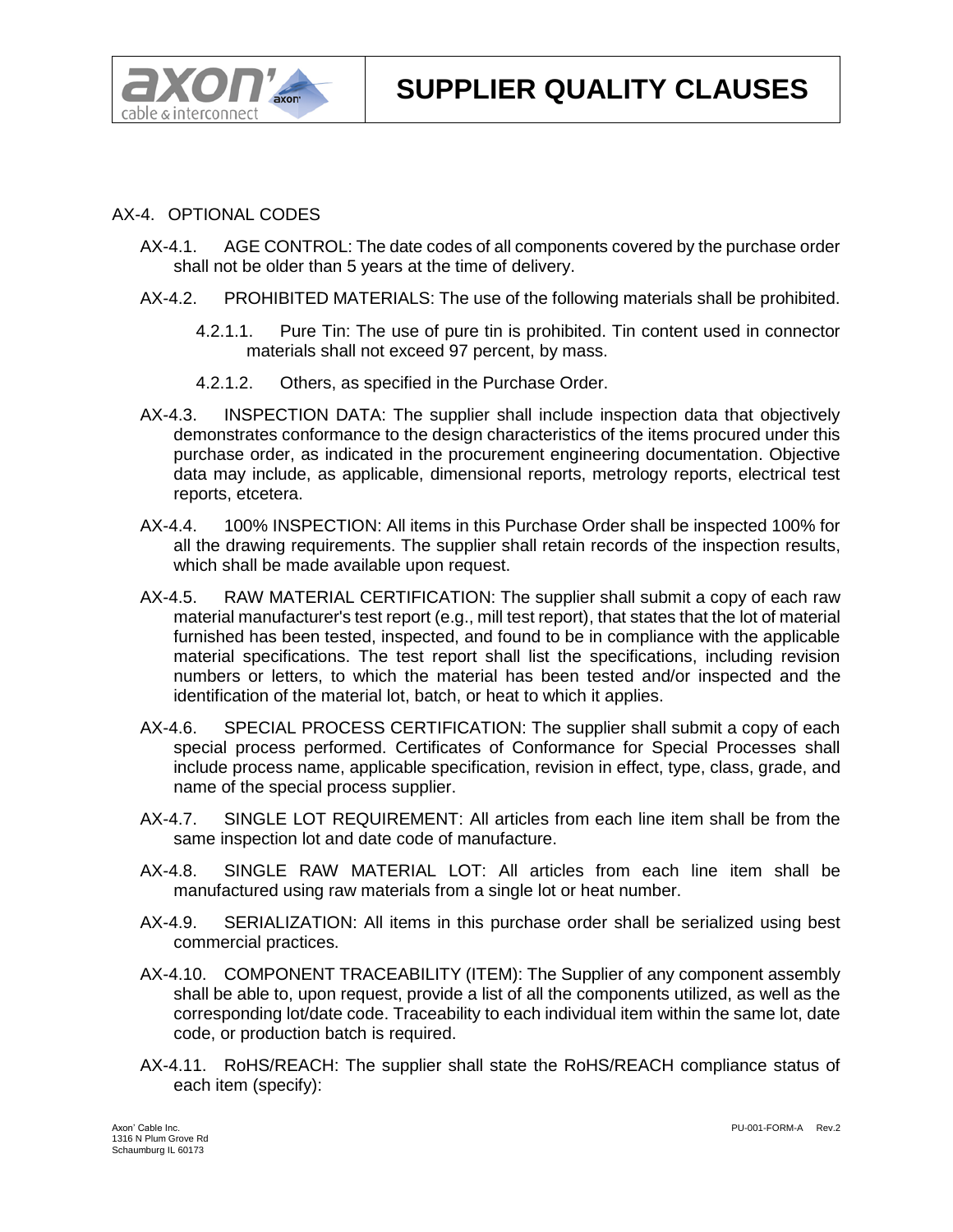



- AX-4.11.1. RoHS Compliant: The articles furnished under this Purchase Order shall be in compliance with the directive RoHS 2015/863/EU and shall not contain any of the listed substances in excess of the Maximum Concentration Value (MCV). A written statement of compliance is required either as part of the Certificate of Conformity or a separate document.
- AX-4.11.2. REACH Compliant: The articles furnished under this Purchase Order shall be in compliance with the EU REACH regulation (EC) No 1907/2006. A written statement of compliance is required either as part of the Certificate of Conformity or a separate document, and shall include, as appropriate, the presence of any SHVCs (Substances of Very High Concern) present in the products, and their concentration.
- AX-4.12. RATED ORDER: The supplier shall follow the provisions of the Defense Priorities and Allocation System Regulations (15 CFR 700) and is only applicable to U.S. suppliers.

A person must accept or reject a rated order and transmit the acceptance or rejection in writing (hard copy), or in electronic format, within fifteen (15) working days after receipt of a DO rated order and within ten (10) working days after receipt of a DX rated order. If the order is rejected, the person must also provide the reasons for the rejection, pursuant to paragraphs (b) and (c) of this section, in writing (hard copy) or electronic format. If a rated order is placed for the purpose of emergency preparedness requirements and expedited action is necessary or appropriate to meet these requirements and the order includes the statement set forth in §700.12(b), a person must accept or reject the rated order and transmit the acceptance or rejection in writing or in an electronic format within the time specified in the rated order.

The minimum times for acceptance or rejection that such orders may specify are six (6) hours after receipt of the order if the order is issued by an authorized person in response to a hazard that has occurred, or twelve (12) hours after receipt if the order is issued by an authorized person to prepare for an imminent hazard.

If a person has accepted a rated order and subsequently finds that shipment or performance will be delayed, the person must notify the customer immediately, give the reasons for the delay, and advise of a new shipment or performance date. If notification is given verbally, written (hard copy) or electronic confirmation must be provided within one working day of the verbal notice.

- AX-4.13. ITAR/EAR Items: *These items are controlled by the U.S. Government and authorized for export only to the country of ultimate destination for use by the ultimate consignee or end-user(s) herein identified. They may not be resold, transferred, or otherwise disposed of, to any other country or to any person other than the authorized ultimate consignee or end-user(s), either in their original form or after being incorporated into other items, without first obtaining approval from the U.S. government or as otherwise authorized by U.S. law and regulations.*
- AX-4.14. SPECIALTY METALS: The items furnished under this Purchase Order are subject to the restrictions of DFARS 252.225-7009, as specified in Annex 1.
- AX-4.15. CUSTOMER SPECIFIC FLOW DOWN: The supplier shall verify and acknowledge an attached Customer Specific Flow Down, which is additional to any Supplier Quality Clauses required by Axon' Cable Inc.